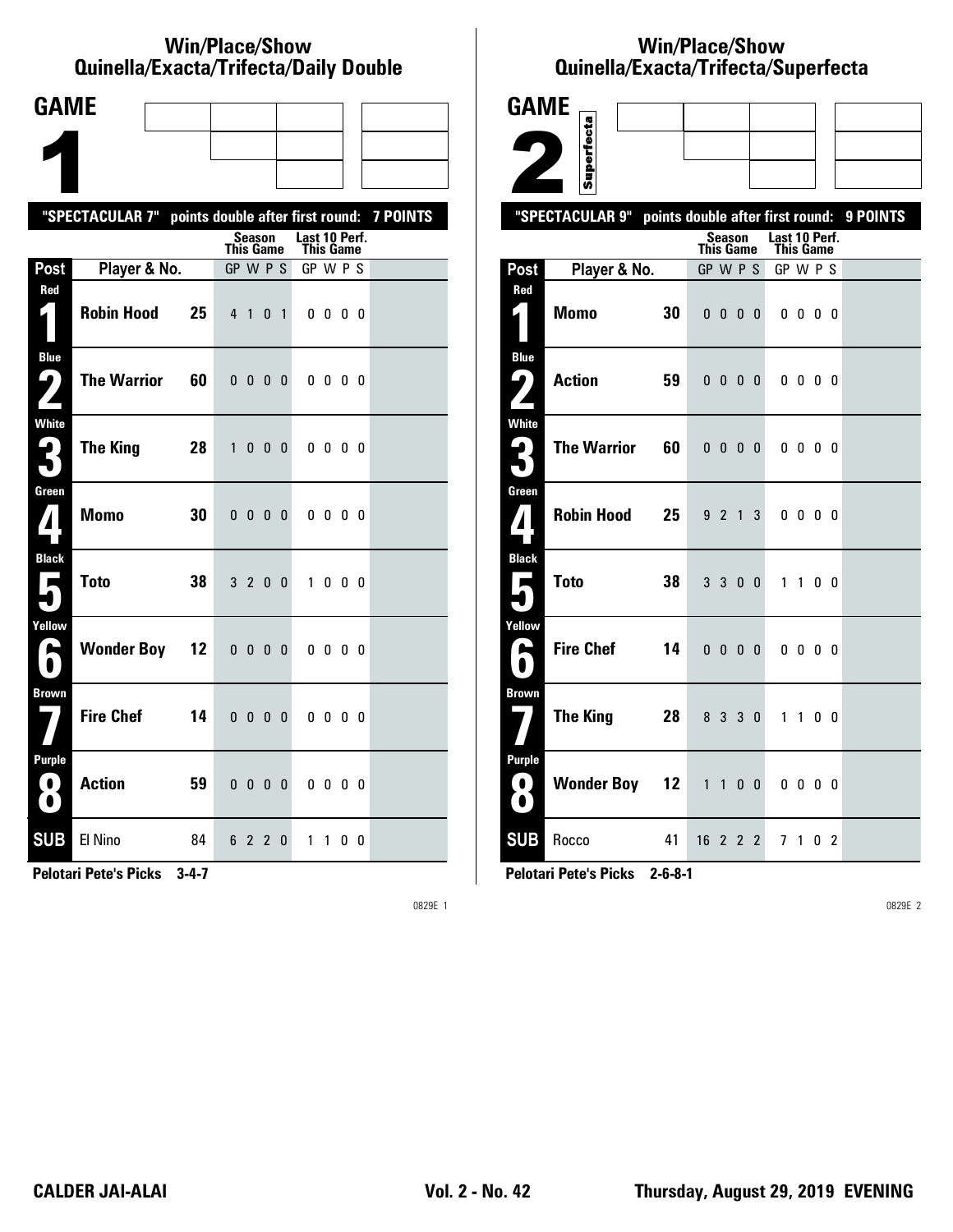#### **Win/Place/Show Qui nel la/Exacta/Tri fecta/Pick 5**



|                     | "SPECTACULAR 7"      |          | points double after first round: |                |                |                |                            |                |                     |                                  | <b>7 POINTS</b> |              |                |              |
|---------------------|----------------------|----------|----------------------------------|----------------|----------------|----------------|----------------------------|----------------|---------------------|----------------------------------|-----------------|--------------|----------------|--------------|
|                     |                      |          | This Game                        | Season         |                |                | Last 10 Perf.<br>This Game |                |                     |                                  | All Games       | <b>Team</b>  |                |              |
| Post                | Player & No.         |          | GP W P                           |                |                | S              | GP W P S                   |                |                     |                                  | GP W P S        |              |                |              |
| Red                 | <b>Gitty Up!</b>     | 82       | 19                               | 5              | 0              | 2              | 5                          | 1              | 0                   | 2                                | 0               | 0            | 0 <sub>0</sub> |              |
|                     | <b>The Tiger</b>     | 45       | 10                               | 0              | 1              | 3              | 3                          | 0              | 1                   | 0                                |                 |              |                |              |
| <b>Blue</b><br>9    | <b>Mr. White</b>     | 93       | 21                               | 4              | $\overline{2}$ | 6              | 5                          | 1              | 1                   | 2                                | 3               | 1            | 0              | - 0          |
|                     | <b>Action</b>        | 59       | 18                               | 4              | 1              | 3              | 7                          | 1              | 0                   | 0                                |                 |              |                |              |
| <b>White</b>        | <b>Grave Digger</b>  | 31       | 26                               | 6              | 5              | 4              | 6                          | $\overline{2}$ | 0                   | 1                                | 0               | $\mathbf{0}$ | 0 <sub>0</sub> |              |
|                     | <b>The Miz</b>       | 9        | $\mathbf{0}$                     | 0              | 0              | 0              | 0                          | 0              | 0                   | 0                                |                 |              |                |              |
| Green               | <b>Super Jules</b>   | 29       | 12                               | $\Omega$       | 1              | $\overline{2}$ | 4                          | 0              | 0                   | 1                                | $\Omega$        | 0            | $\mathbf{0}$   | - 0          |
|                     | <b>The King</b>      | 28       | 27                               | 4              | 8              | 3              | 9                          | 3              | 2                   | 1                                |                 |              |                |              |
| <b>Black</b>        | <b>Robin Hood</b>    | 25       | 13                               | 4              | 1              | 1              | 1                          | 1              | 0                   | 0                                | 6               | 3            | $\mathbf{1}$   | $\mathbf{1}$ |
|                     | <b>Wonder Boy</b>    | 12       | 9                                | 3              | 3              | 1              | 1                          | O              | 0                   | 0                                |                 |              |                |              |
| Yellow              | <b>Fire Chef</b>     | 14       | 1                                | 0              | 0              | 0              | 0                          | 0              | 0                   | 0                                | 1               | $\Omega$     | $\mathbf{0}$   | - 0          |
| $\blacksquare$      | <b>El Nino</b>       | 84       | 24                               | 5              | 3              | 3              | 7                          | O              | 1                   | 2                                |                 |              |                |              |
| <b>Brown</b>        | <b>Toto</b>          | 38       | 7                                | $\overline{2}$ | 0              | $\overline{2}$ | 1                          | 0              | 0                   | 0                                | 3               | 1            | 1              | 0            |
|                     | Momo                 | 30       | 4                                | 1              | 1              | 0              | 0                          | 0              | 0                   | 0                                |                 |              |                |              |
| Purple<br>$\bullet$ | <b>The General</b>   | 23       | 30                               | 3              | $\overline{2}$ | 5              | 10                         | 1              | 1                   | 1                                | 7 <sup>1</sup>  | 3            | 1              | - 0          |
| $\bullet$           | <b>The Warrior</b>   | 60       | 5                                | 2              | 1              | 0              | 0                          | 0              | 0                   | 0                                |                 |              |                |              |
| <b>SUBS</b>         | Smooth Papa<br>Ghost | 57<br>22 | 34<br>26                         | 4<br>3         | 4<br>4         | 4<br>3         | 10<br>10                   | 1<br>1         | 1<br>$\overline{c}$ | $\overline{c}$<br>$\overline{c}$ |                 |              |                |              |
|                     |                      |          |                                  |                |                |                |                            |                |                     |                                  |                 |              |                |              |

**Pelotari Pete's Picks 6-1-7**

0829E 3

# **Win/Place/Show Qui nel la/Exacta/Tri fecta**



| "SPECTACULAR 7"<br>points double after first round: |                     |          |              |                |                |                |                |        |                | <b>7 POINTS</b> |                |                   |              |                |
|-----------------------------------------------------|---------------------|----------|--------------|----------------|----------------|----------------|----------------|--------|----------------|-----------------|----------------|-------------------|--------------|----------------|
|                                                     |                     |          | This Game    | Season         |                |                | Last 10 Perf.  |        | This Game      |                 |                | Team<br>All Games |              |                |
| Post                                                | Player & No.        |          | GP W P S     |                |                |                | GP W P S       |        |                |                 | GP W P S       |                   |              |                |
| Red                                                 | <b>Grave Digger</b> | 31       | 24           | 3              | $\overline{4}$ | 5              | 5              | 2      | 0              | 2               |                |                   |              |                |
|                                                     | Rocco               | 41       | 22           | $\overline{2}$ | 4              | 3              | 8              | 2      | 1              | 2               | 5              | 3                 | 1            | $\overline{1}$ |
| <b>Blue</b>                                         | <b>Mr. White</b>    | 93       | 19           | $\overline{c}$ | 3              | 1              | 5              | 1      | 1              | 1               |                |                   |              |                |
| $\blacklozenge$                                     | Ghost               | 22       | 27           | $\overline{2}$ | 1              | 6              | 10             | 1      | 0              | 0               | 4              | $\mathbf{0}$      | 1            | $\mathbf{1}$   |
| <b>White</b>                                        | The Ace             | 92       | 34           | 6              | 5              | $\overline{2}$ | 9              | 1      | $\overline{2}$ | 1               |                |                   |              |                |
|                                                     | <b>El Nino</b>      | 84       | 25           | 5              | 5              | $\overline{2}$ | 7              | 1      | 0              | 1               | 12             | 1                 | 4            | - 0            |
| Green                                               | <b>Robin Hood</b>   | 25       | 14           | 1              | 3              | 1              | $\overline{c}$ | 0      | 0              | 0               |                | 1                 | 1            |                |
| $\mathbf{1}$                                        | <b>The Warrior</b>  | 60       | 7            | $\mathfrak z$  | 0              | 0              | 1              | 1      | 0              | 0               | 8              |                   |              | $\overline{2}$ |
| <b>Black</b>                                        | <b>The General</b>  | 23       | 29           | 3              | 3              | 6              | 9              | 1      | 0              | 1               |                |                   |              |                |
| Е                                                   | <b>The Tiger</b>    | 45       | 10           | 1              | <sup>0</sup>   | 1              | 3              | 0      | 0              | 0               | 6              | $\mathbf{0}$      | 1            | $\overline{2}$ |
| Yellow                                              | <b>Super Jules</b>  | 29       | 13           | 1              | 4              | 0              | 4              | 0      | 1              | 0               |                |                   |              |                |
| <b>A</b><br>$\bullet$                               | <b>Wonder Boy</b>   | 12       | 16           | 6              | 1              | 4              | 4              | 1      | 0              | 3               | 1              | $\mathbf{1}$      | 0            | 0              |
| <b>Brown</b>                                        | <b>Gitty Up!</b>    | 82       | 18           | 3              | 3              | $\overline{2}$ | 5              | 1      | 0              | 0               |                |                   |              |                |
|                                                     | <b>Momo</b>         | 30       | 6            | 1              | 1              | 1              | 1              | 1      | 0              | 0               | $\mathfrak{p}$ | $\mathbf{0}$      | $\mathbf{0}$ | $\overline{1}$ |
| Purple                                              | <b>Smooth Papa</b>  | 57       | 29           | 8              | 5              | 4              | 7              | 2      | 3              | 1               |                |                   |              |                |
| $\bullet$<br>$\bullet$                              | <b>The Miz</b>      | 9        | $\mathbf{0}$ | 0              | 0              | 0              | 0              | 0      | 0              | 0               | $\mathbf{0}$   | 0                 | 0            | 0              |
| <b>SUBS</b>                                         | Cabby<br>Action     | 35<br>59 | 28<br>18     | 1<br>3         | 2<br>3         | 7<br>3         | 10<br>8        | 0<br>0 | 0<br>2         | 3<br>1          |                |                   |              |                |
|                                                     |                     |          |              |                |                |                |                |        |                |                 |                |                   |              |                |

**Pelotari Pete's Picks 5-8-1**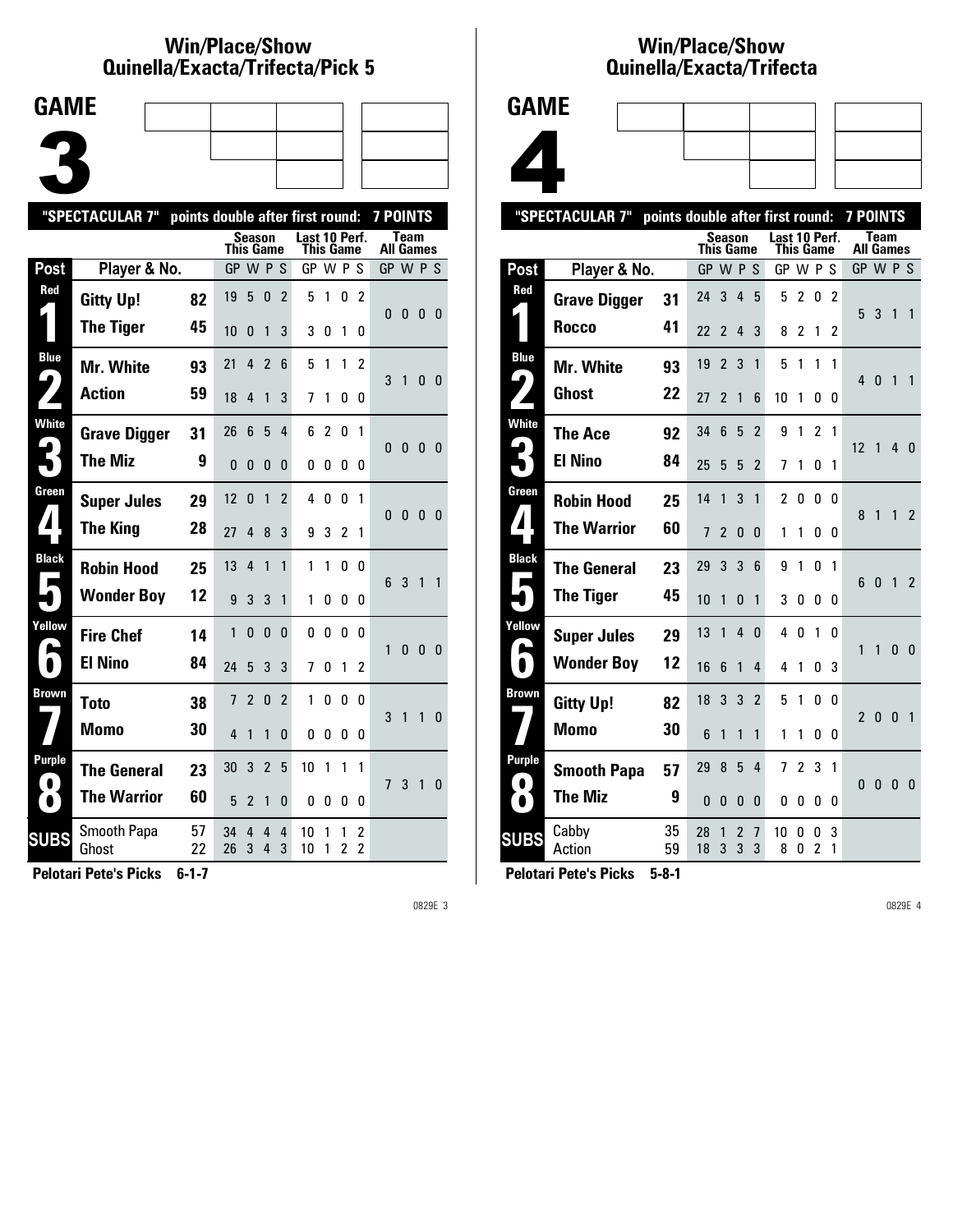## **Win/Place/Show Qui nel la/Exacta/Tri fecta**



|                     | "SPECTACULAR 7"<br>points double after first round: |         |                |                |                |                |                            |        |               | <b>7 POINTS</b> |                  |                |              |                |
|---------------------|-----------------------------------------------------|---------|----------------|----------------|----------------|----------------|----------------------------|--------|---------------|-----------------|------------------|----------------|--------------|----------------|
|                     |                                                     |         | This Game      | Season         |                |                | Last 10 Perf.<br>This Game |        |               |                 | <b>All Games</b> | Team           |              |                |
| Post                | Player & No.                                        |         | GP W P S       |                |                |                | GP W P                     |        |               | S               | GP W P S         |                |              |                |
| Red                 | <b>Smooth Papa</b>                                  | 57      | 24             | 1              | 3              | $\Omega$       | 8                          | 1      | 1             | 0               | 7                | $\mathbf{1}$   | $\mathbf{0}$ | $\mathbf{1}$   |
|                     | Rocco                                               | 41      | 16             | $\mathfrak{p}$ | $\overline{2}$ | 3              | 6                          | 2      | 1             | 0               |                  |                |              |                |
| <b>Blue</b><br>9    | <b>Grave Digger</b>                                 | 31      | 17             | $\overline{2}$ | 3              | 3              | 6                          | 1      | 1             | 1               | 8                | 1              | 0            | 4              |
|                     | <b>Action</b>                                       | 59      | 26             | 3              | $\mathbf{1}$   | $\Omega$       | 4                          | 1      | 0             | 0               |                  |                |              |                |
| <b>White</b>        | <b>Super Jules</b>                                  | 29      | 8              | 1              | 0              | $\mathfrak{p}$ | 3                          | 1      | 0             | U               | $\Omega$         | $\mathbf{0}$   | $\mathbf{0}$ | $\Omega$       |
|                     | <b>El Nino</b>                                      | 84      | 20             | $\overline{2}$ | 5              | 4              | 3                          | 0      | 0             | 0               |                  |                |              |                |
| Green               | <b>Gitty Up!</b>                                    | 82      | 15             | 0              | 1              | 2              | 5                          | 0      | 1             | $\mathfrak z$   | 6                | $\overline{2}$ | $\mathbf{0}$ | $\overline{1}$ |
| $\blacktriangle$    | <b>The Gladiator</b>                                | 77      | 16             | $\overline{2}$ | $\mathbf{0}$   | $\mathfrak z$  | 1                          | 0      | 0             | 0               |                  |                |              |                |
| <b>Black</b>        | <b>The Ace</b>                                      | 92      | 18             | $\overline{2}$ | $\overline{2}$ | $\mathfrak{p}$ | 6                          | 1      | $\mathfrak z$ | 0               | $\overline{1}$   | $\mathbf{1}$   | 0            | 0              |
|                     | <b>Ghost</b>                                        | 22      | 10             | $\overline{2}$ | $\mathbf{1}$   | 1              | 1                          | 0      | 0             | 0               |                  |                |              |                |
| Yellow              | Cabby                                               | 35      | 21             | 1              | 1              | 1              | 5                          | 1      | 0             | 0               | $\overline{4}$   | $\overline{1}$ | $\mathbf{0}$ | $\mathbf{0}$   |
| L                   | <b>The Tiger</b>                                    | 45      | 9              | 0              | $\mathbf{0}$   | $\Omega$       | 3                          | 0      | 0             | 0               |                  |                |              |                |
| Brown               | <b>Toto</b>                                         | 38      | 30 12          |                | 3              | 6              | 8                          | 3      | 1             | 0               | $\overline{4}$   | $\mathbf{0}$   | $\mathbf{0}$ | 0              |
|                     | <b>The King</b>                                     | 28      | 26             | 3              | $\overline{2}$ | 5              | 7                          | 1      | 1             | 1               |                  |                |              |                |
| Purple<br>$\bullet$ | <b>Fire Chef</b>                                    | 14      | $\overline{7}$ | $\mathbf{0}$   | $\overline{2}$ | 0              | 0                          | 0      | 0             | 0               | 1                | $\mathbf{0}$   | $\mathbf{1}$ | 0              |
| $\bullet$           | <b>The Natural</b>                                  | 16      | 17             | 4              | $\mathbf{1}$   | 5              | 7                          | 1      | 0             | $\overline{2}$  |                  |                |              |                |
| <b>SUBS</b>         | <b>Robin Hood</b><br>The Miz                        | 25<br>9 | 24<br>0        | 1<br>$\Omega$  | 3<br>$\Omega$  | 8<br>$\Omega$  | 7<br>0                     | 0<br>0 | 0<br>0        | 3<br>0          |                  |                |              |                |
|                     |                                                     |         |                |                |                |                |                            |        |               |                 |                  |                |              |                |

**Pelotari Pete's Picks 5-8-3**

0829E 5

### **Win/Place/Show Qui nel la/Exacta/Tri fecta/Super fecta**



|                            | "SPECTACULAR 9"                       | points double after first round: |           |                |                          |                |               |                     |                     |                | 9 POINTS         |              |                |                |
|----------------------------|---------------------------------------|----------------------------------|-----------|----------------|--------------------------|----------------|---------------|---------------------|---------------------|----------------|------------------|--------------|----------------|----------------|
|                            |                                       |                                  | This Game | <b>Season</b>  |                          |                | Last 10 Perf. | This Game           |                     |                | <b>All Games</b> | Team         |                |                |
| Post                       | Player & No.                          |                                  | GP W P S  |                |                          |                | GP W P S      |                     |                     |                | GP W P S         |              |                |                |
| Red                        | <b>Mr. White</b>                      | 93                               | 16        | 3              | $\overline{2}$           | $\overline{2}$ | 3             | 0                   | 0                   | 1              |                  |              |                |                |
|                            | <b>The King</b>                       | 28                               | 32        | 6              | 3                        | $\overline{2}$ | 8             | 1                   | 0                   | 0              | 8                | 1            | $\mathbf{0}$   | $\overline{2}$ |
| <b>Blue</b>                | <b>The Ace</b>                        | 92                               | 20        | 1              | 1                        | $\overline{2}$ | 9             | 1                   | 0                   | 0              |                  |              |                |                |
| $\blacklozenge$            | <b>Rocco</b>                          | 41                               | 11        | 0              | 0                        | 0              | 0             | 0                   | 0                   | 0              | 9                | 0            | $\overline{2}$ | $\overline{1}$ |
| <b>White</b>               | <b>Super Jules</b>                    | 29                               | 6         | 0              | 0                        | 0              | 1             | 0                   | 0                   | 0              | $\overline{2}$   | 0            | $\mathbf{0}$   | $\overline{1}$ |
|                            | <b>Ghost</b>                          | 22                               | 15        | 1              | 1                        | 4              | 7             | 1                   | 0                   | $\mathcal{P}$  |                  |              |                |                |
| Green                      | <b>Smooth Papa</b>                    | 57                               | 16        | 4              | $\overline{\phantom{a}}$ | 0              | 5             | $\overline{2}$      | 1                   | 0              | $\mathbf{0}$     | $\mathbf{0}$ | $\mathbf{0}$   | $\overline{0}$ |
| $\blacksquare$             | <b>The Tiger</b>                      | 45                               | 4         | 0              | 0                        | 0              | 1             | 0                   | 0                   | 0              |                  |              |                |                |
| <b>Black</b>               | Cabby                                 | 35                               | 14        | 3              | 1                        | 3              | 6             | 1                   | 0                   | 1              | 0                | $\bf{0}$     | $\bf{0}$       | 0              |
|                            | <b>The Miz</b>                        | 9                                | 0         | 0              | 0                        | 0              | 0             | 0                   | 0                   | 0              |                  |              |                |                |
| Yellow                     | <b>Grave Digger</b>                   | 31                               | 19        | $\overline{2}$ | 1                        | 5              | 5             | 1                   | 1                   | 3              | 7                | 1            | $\mathbf{0}$   | $\overline{1}$ |
|                            | <b>The Gladiator</b>                  | 77                               | 18        | 4              | 4                        | $\overline{2}$ | 3             | 0                   | 1                   | 0              |                  |              |                |                |
| Brown                      | <b>The General</b>                    | 23                               | 28        | 3              | $\overline{2}$           | 4              | 8             | 0                   | 0                   | 1              | 8                | $\mathbf{1}$ | 1              | 1              |
|                            | <b>El Nino</b>                        | 84                               | 27        | 4              | $\overline{2}$           | 4              | 7             | 1                   | 0                   | $\overline{2}$ |                  |              |                |                |
| <b>Purple</b><br>$\bullet$ | <b>Gitty Up!</b>                      | 82                               | 17        | 3              | 1                        | 0              | 5             | 1                   | 1                   | 0              | 5                | 0            | $\overline{1}$ | $\mathbf{0}$   |
| O                          | <b>The Natural</b>                    | 16                               | 23        | 0              | 4                        | 1              | 7             | 0                   | 3                   | 1              |                  |              |                |                |
| <b>SUBS</b>                | <b>Fire Chef</b><br><b>Wonder Boy</b> | 14<br>12                         | 5<br>36   | 0<br>6         | $\overline{2}$<br>8      | 2<br>5         | 0<br>10       | 0<br>$\overline{c}$ | 0<br>$\overline{c}$ | 0<br>0         |                  |              |                |                |
|                            |                                       |                                  |           |                |                          |                |               |                     |                     |                |                  |              |                |                |

**Pelotari Pete's Picks 3-4-8-7**